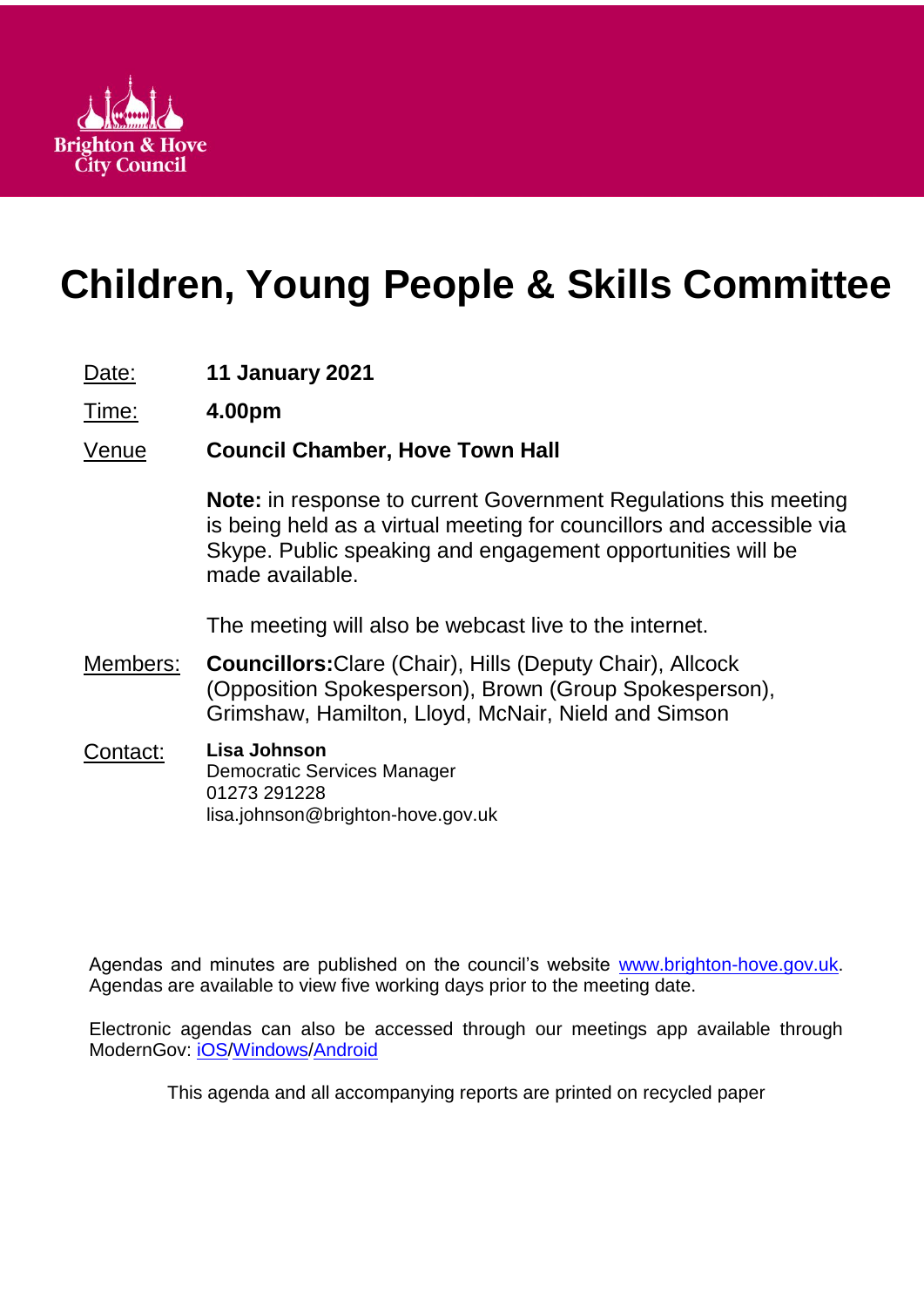## **PART ONE Page**

#### **51 PROCEDURAL BUSINESS**

**(a) Declaration of Substitutes:** Where Councillors are unable to attend a meeting, a substitute Member from the same Political Group may attend, speak and vote in their place for that meeting.

#### **(b) Declarations of Interest:**

- (a) Disclosable pecuniary interests;
- (b) Any other interests required to be registered under the local code;
- (c) Any other general interest as a result of which a decision on the matter might reasonably be regarded as affecting you or a partner more than a majority of other people or businesses in the ward/s affected by the decision.

In each case, you need to declare

- (i) the item on the agenda the interest relates to;
- (ii) the nature of the interest; and
- (iii) whether it is a disclosable pecuniary interest or some other interest.

If unsure, Members should seek advice from the committee lawyer or administrator preferably before the meeting.

**(c) Exclusion of Press and Public:** To consider whether, in view of the nature of the business to be transacted, or the nature of the proceedings, the press and public should be excluded from the meeting when any of the following items are under consideration.

*NOTE: Any item appearing in Part Two of the Agenda states in its heading the category under which the information disclosed in the report is exempt from disclosure and therefore not available to the public.*

*A list and description of the exempt categories is available for public inspection at Brighton and Hove Town Halls.*

# **52 MINUTES 7 - 18**

To consider the minutes of the meeting held on 9 November 2020 (copy attached)

# **53 CHAIR'S COMMUNICATIONS**

**54 CALL OVER**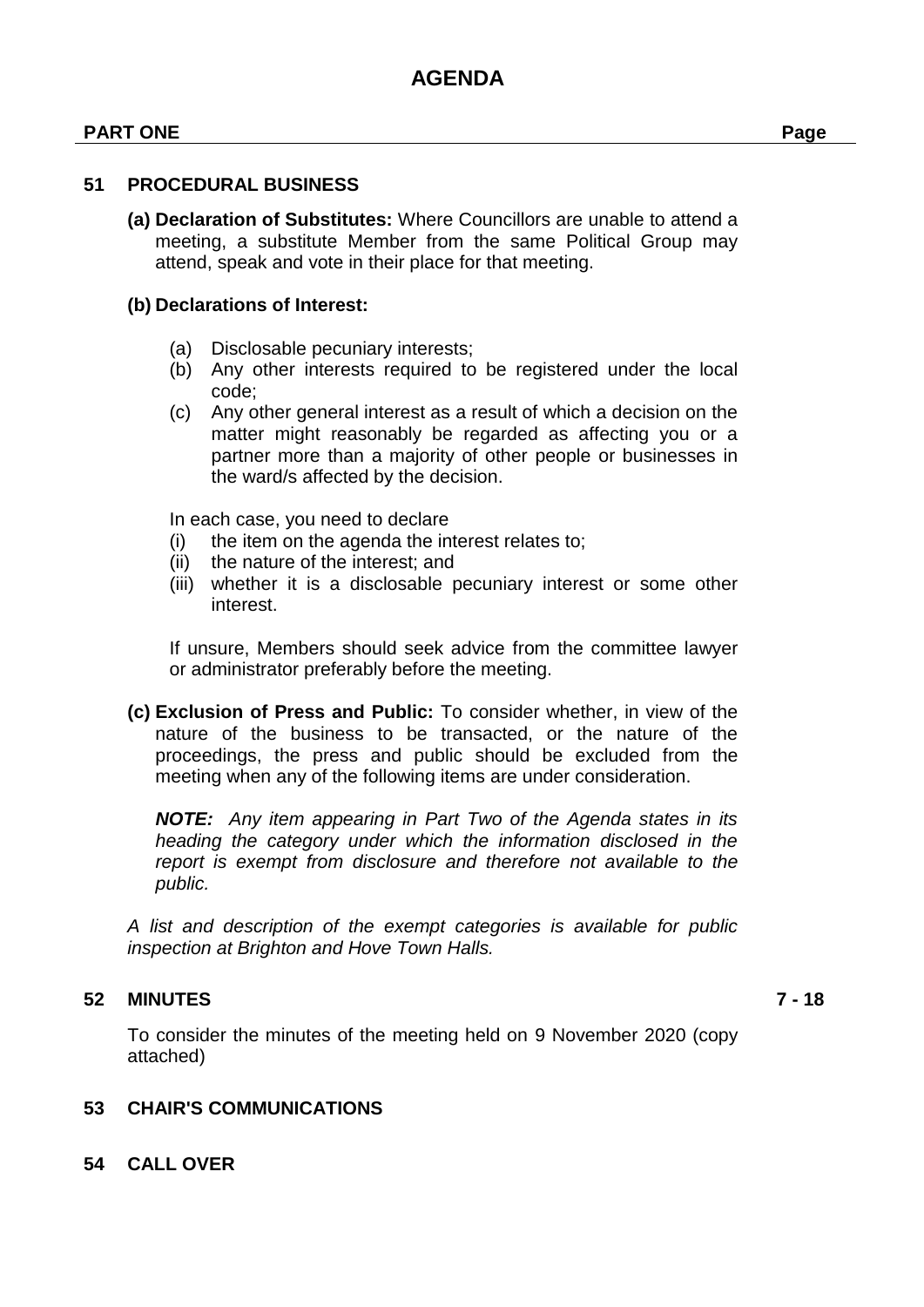#### **55 PUBLIC INVOLVEMENT 19 - 24**

- (a) **Petitions:** to receive any petitions presented to the full council or at the meeting itself;
	- (i) Objection to PAN Proposal Benfield Primary School Submitted by Ms H Keilthy
	- (ii) Save Hertford Nursery School Submitted by Ms H Griffiths

#### Referred from Full Council held on 17 December 2020

(iii) Reduce the costs of secondary school uniforms in Brighton & Hove Submitted by Ms E Daniel

- (b) **Written Questions:** to receive any questions submitted by the due date of 12 noon on the 5 January 2021;
- (c) **Deputations:** to receive any deputations submitted by the due date of 12 noon on the 5 January 2021.

#### **56 MEMBER INVOLVEMENT 25 - 28**

To consider the following matters raised by Councillors:

- (a) **Petitions:** to receive any petitions submitted to the full Council or at the meeting itself;
- (b) **Written Questions:** to consider any written questions;
- (c) **Letters:** to consider any letters;
- (d) **Notices of Motion:** to consider any Notices of Motion referred from Council or submitted directly to the Committee.

Referred from Full Council held on 17 December 2020:

(i) Power of Youth Charter

#### **57 SEND SUMMER AND HALF TERM ACTIVITIES**

Presentation from the Assistant Director Health, SEN and Disability

#### **58 UPDATE ON THE HIDDEN CHILDREN STRATEGY 29 - 38**

Report of the Executive Director Families Children & Learning (copy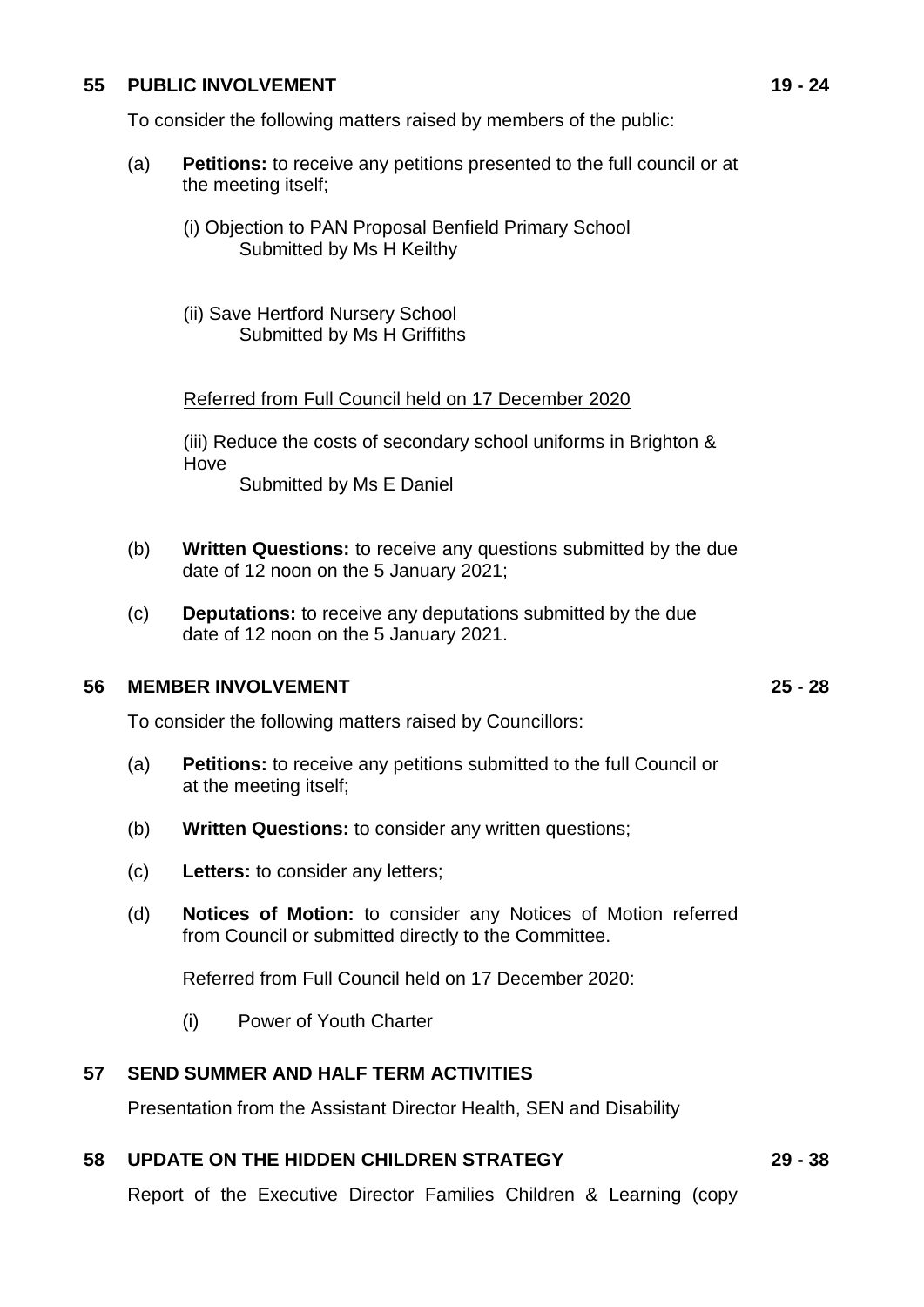attached)

| Contact Officer: | <b>Richard Barker</b> |
|------------------|-----------------------|
| Ward Affected:   | All Wards             |

|    | attached)                                                                                                                               |                      |  |                                                                     |           |
|----|-----------------------------------------------------------------------------------------------------------------------------------------|----------------------|--|---------------------------------------------------------------------|-----------|
|    | <b>Contact Officer:</b><br>Ward Affected: All Wards                                                                                     | Deborah Corbridge    |  | Tel: 01273 29                                                       |           |
| 60 | <b>RAISING LOWER AGE RANGE OF HERTFORD INFANT AND</b><br><b>NURSERY SCHOOL FROM THREE TO FOUR YEARS AND CLOSURE</b><br>OF NURSERY CLASS |                      |  |                                                                     | $45 - 62$ |
|    | attached)                                                                                                                               |                      |  | Report of the Executive Director Families Children & Learning (copy |           |
|    | Contact Officer:<br>Ward Affected: All Wards                                                                                            | <b>Vicky Jenkins</b> |  | Tel: 01273 296110                                                   |           |
| 61 | <b>SCHOOL ADMISSION ARRANGEMENTS 2022/23</b>                                                                                            |                      |  | 63 - 142                                                            |           |
|    |                                                                                                                                         |                      |  | Report of the Executive Director Families Children & Learning (copy |           |

Report of the Executive Director Families Children & Learning (copy

attached)

*Contact Officer: Richard Barker Tel: 01273 290732 Ward Affected: All Wards*

#### **62 SCHOOL OFSTED PRESENTATION 143 - 150**

Update on the latest Ofsted Inspections

#### **63 INTRODUCTION OF A CHARGING POLICY FOR CHILDREN WHO ARE ACCOMMODATED AT THE REQUEST OF THEIR PARENTS UNDER SECTION 20 OF THE CHILDREN ACT 1989**

Report of the Executive Director Families Children & Learning (copy to follow)

# **64 KINSHIP CARE SUPPORT OFFER**

Report of the Executive Director Families Children & Learning (copy to follow)

#### **65 FAMILIES, CHILDREN AND LEARNING FEES AND CHARGES 2021/22 151 - 158**

Report of the Executive Director Families Children & Learning (copy attached)

*Contact Officer: Caroline Parker Tel: 01273 293587 Ward Affected: All Wards*

**59 POWER OF YOUTH CHARTER 39 - 44**

*Contact Officer: Richard Barker Tel: 01273 290732*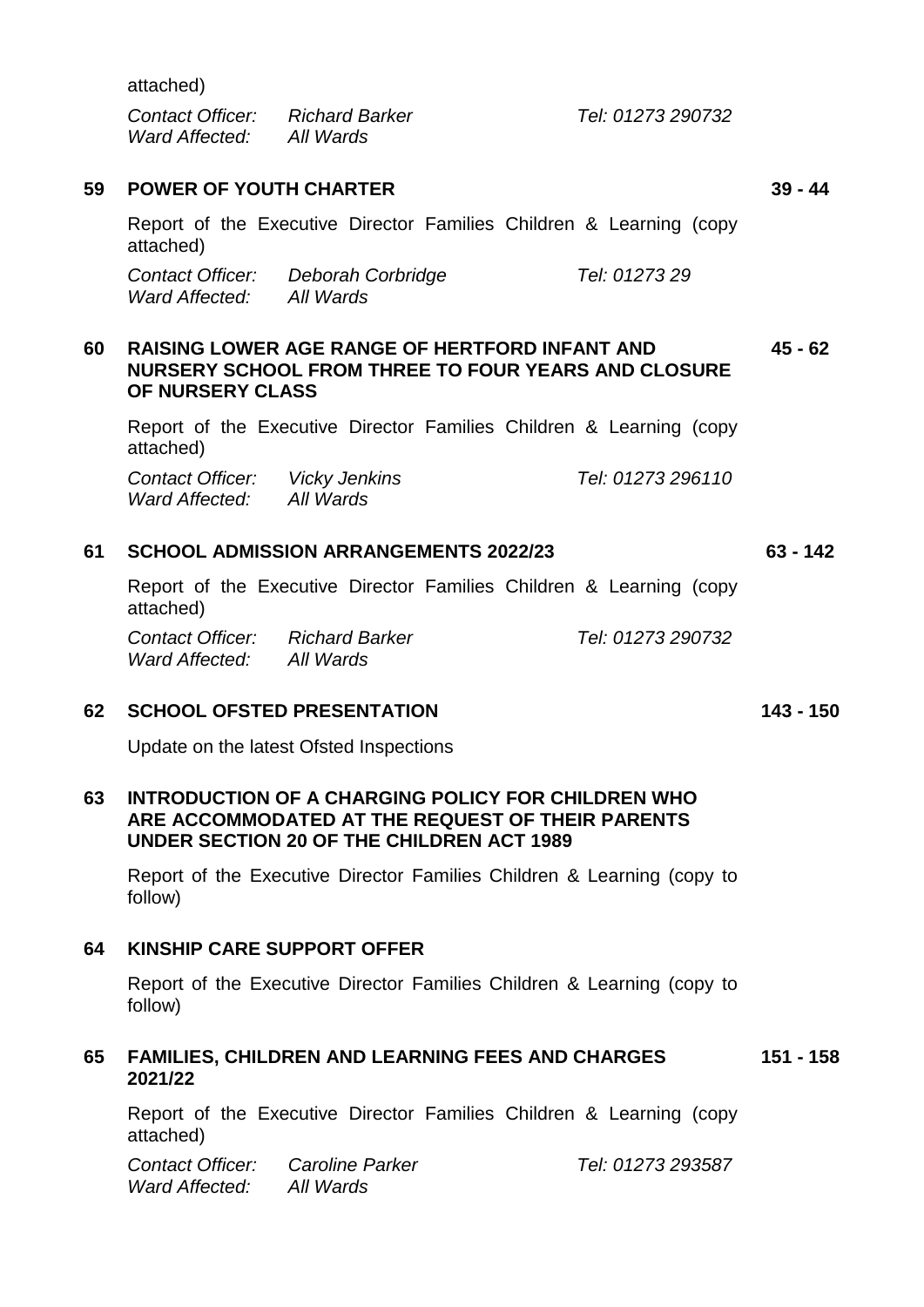#### **66 COMPENSATION PAYMENT FOR EARLY YEARS PROVIDERS - RECORD OF URGENT DECISION 159 - 170**

Report of the Executive Director Families Children & Learning (copy attached)

*Contact Officer: Caroline Parker Tel: 01273 293587 Ward Affected: All Wards*

## **67 TRANS INCLUSION SCHOOLS TOOLKIT (4TH EDITION) 171 - 176**

Report of the Executive Director Families Children & Learning (copy attached)

*Contact Officer: Sam Beal Tel: 01273 293533 Ward Affected: All Wards*

# **68 ITEMS REFERRED FOR COUNCIL**

To consider items to be submitted to the 28 January 2021 Council meeting for information.